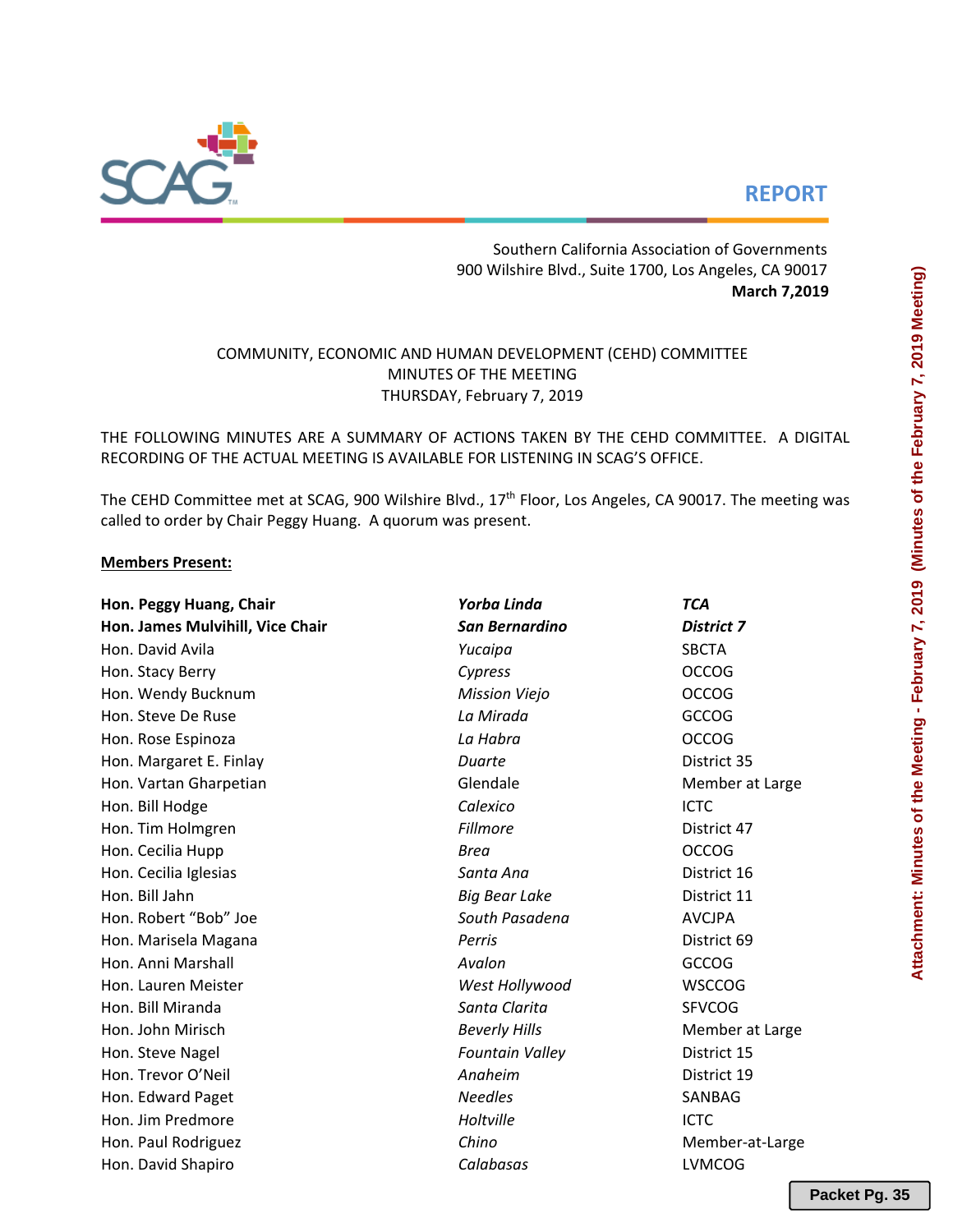| d<br>an<br>ľ<br>day.             |  |
|----------------------------------|--|
| tions<br>; not<br>ntire<br>aking |  |

| Hon. Tri Ta         | Westminster                  | District 20   |
|---------------------|------------------------------|---------------|
| Hon. Mark Waronek   | Lomita                       | <b>SBCCOG</b> |
| Hon. Frank Zerunyan | <b>Rolling Hills Estates</b> | <b>SBCCOG</b> |

| Hon. Al Austin, II            | Long Beach                  | <b>GCCOG</b>      |
|-------------------------------|-----------------------------|-------------------|
| Hon. Juan Carrillo            | Palmdale                    | North L.A. County |
| Hon. Julie Hackbarth-McIntyre | Barstow                     | SANBAG            |
| Hon. Jed Leano                | Claremont                   | SGVCOG            |
| Hon. Jorge Marquez            | Covina                      | District 33       |
| Hon. Michael Posey            | Huntington Beach            |                   |
| Hon. Rex Richardson           | Long Beach                  | District 29       |
| Hon. Lyn Semeta               | <b>Huntington Beach</b>     | District 64       |
| Hon. Sonny R. Santa Ines      | <b>Bellflower</b>           | District 24       |
| Hon. Donald P. Wagner         | <i><u><b>Irvine</b></u></i> | District 14       |

# **CALL TO ORDER AND PLEDGE OF ALLEGIANCE**

Chair Peggy Huang, called the meeting to order at 10:46 a.m. and asked the Committee to join her in the Pledge of Allegiance.

### **PUBLIC COMMENT PERIOD**

**Members Not Present** 

There were no public comments.

### **REVIEW AND PRIORITIZE AGENDA ITEM/S**

There was no reprioritization of the agenda.

# **ACTION/DISCUSSION ITEM**

# 1. Final RHNA Subcommittee Charter

Joann Africa, Chief Counsel, provided a brief history and overview of the Final RHNA Subcommittee Charter asked the Committee to recommend approval of the Charter to the Regional Council, which met later in the day.

Ms. Africa responded on the comments and questions expressed by the Councilmembers including questions regarding concerns over the jurisdictional allocation appeals process and why the CEHD Committee is not allowed to review appeals. Ms. Africa stated that the there is significant amount of work involved in the entire review process, the consensus being that one governing body would be responsible for the final decision making in the appeals process. However, CEHD members are welcomed to attend the RHNA appeals process discussion and hearings. Chair Huang and past RHNA Subcommittee Chair Jahn discussed the past appeals process, methodology and additional comments supporting the proposed Charter's responsibilities and purpose.

A MOTION was made (Jahn) to approve the Final RHNA Subcommittee Charter. Motion was SECONDED (Hupp) and passed by the following votes: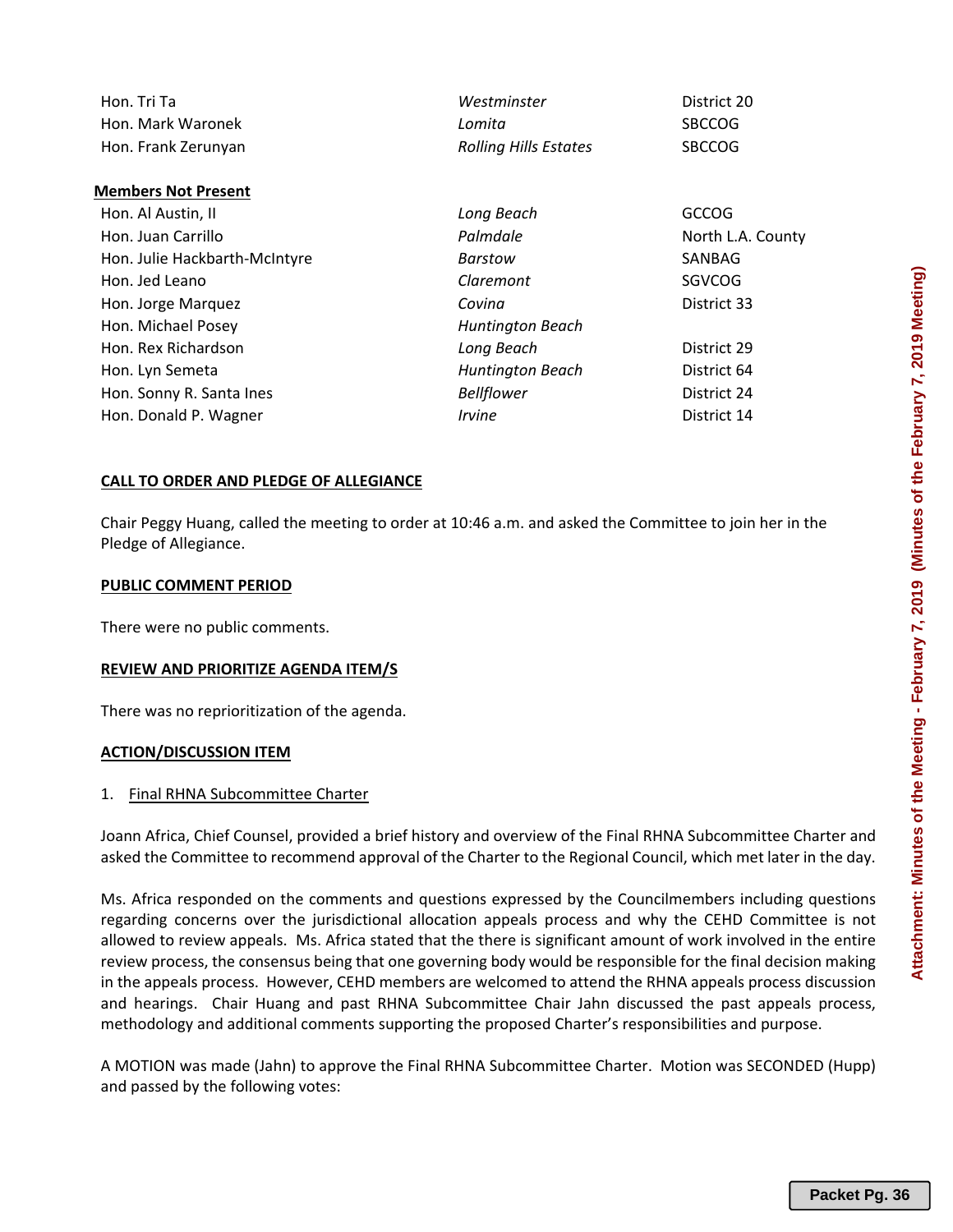- **FOR:** Avila, Berry, Bucknum, De Ruse, Finlay, Gharpetian, Hodge, Holmgren, Huang, Hupp, Jahn, Joe, Magana, Marshall, Meister, Miranda, Mirisch, Mulvihill, Nagel, O'Neil, Paget, Predmore, Rodriguez, Shapiro, Shevlin, Ta, Waronek, Zerunyan (28).
- **AGAINST:** Espinoza (1).
- **ABSTAIN:** Iglesias (1).

### **CONSENT CALENDAR**

### **Approval Item**

2. Minutes of the CEHD Committee Meeting – November 1, 2018

### **Receive & File**

- 3. Future Communities Pilot Program
- 4. Connect SoCal Environmental Justice Outreach Update
- 5. NOP and Scoping Meetings for the Connect SoCal PEIR
- 6. ARB Draft Guidelines on SCS Evaluation
- 7. ATP Cycle 4 Update

A MOTION was made (Zerunyan) to approve the Consent Calendar. Motion was SECONDED (Finlay) and passed by the following votes:

- **FOR:** Avila, Berry, Bucknum, De Ruse, Espinoza, Finlay, Gharpetian, Hodge, Huang, Hupp, Iglesias, Jahn, Joe, Marshall, Meister, Miranda, Mirisch, Mulvihill, Nagel, O'Neil, Paget, Predmore, Rodriguez, Shapiro, Waronek, Zerunyan (26).
- **AGAINST:** None (0).
- **ABSTAIN:** Holmgren, Magana, Shevlin, Ta (4).

### **INFORMATION ITEMS**

8. Connect SoCal: Planning for Older Adults

Jason Greenspan, SCAG Staff, introduced Rafi Nazarians, Associate State Director, AARP California. Mr. Nazarians presented a PowerPoint presentation titled, "Livable Communities and the Age‐Friendly Network." Mr. Nazarians explained how older adults are making up an increasing percentage of Southern California's population, which will have implications on our transportation and land use planning. The presentation explored the benefits and framework of a livable community that offers supportive community features and services that can enhance personal independence; allow residents to age in place; and foster residents' engagement in the community's civic economic and social life.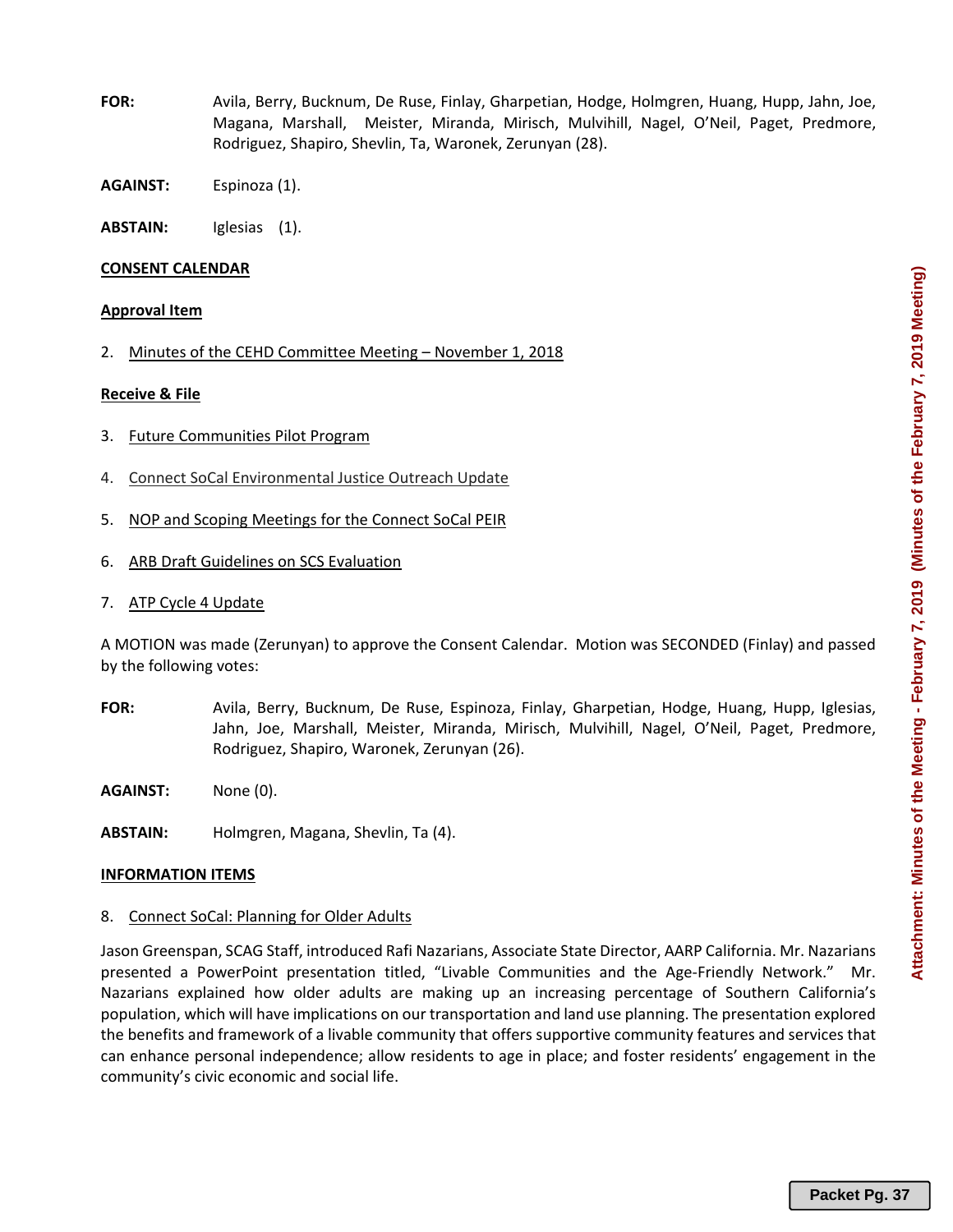Mr. Nazarian responded on the comments and questions expressed by the Councilmembers including questions regarding concerns over how cities design their own livability index, including, adding "Kindness" as a Domain value; non-profit relationships; and, rent and security concerns for older adults housing community. He also encouraged the Committee to review the West Hollywood and Los Angeles County livability index plans which could help to address some of today's questions and concerns. He asked the Committee to subscribe to the AARP newsletter at aarp.org/livable-subscribe for information on the AARP Community Challenge Grants. Mr. Nazarians referenced the AARP policy book which can be found on the AARP website and provided his contact information for those interested in an AARP presentation in their respective councils.

The Committee thanked Mr. Nazarian for his presentation.

# 9. ARB SB 150 Report on SB 375 Implementation Progress

Ping Chang, SCAG Staff, provided an update and the primary findings of the ARB SB 150 Report (Report) on SB 375 Implementation Progress along with SCAG and Joint MPO comments. He explained the three major points to the Report, which were: Primary Findings, ARB Staff Recommendations and SCAG Staff Comments.

Mr. Chang noted that the fundamental finding of the Report found that California was not on track to meet GHG reductions expected under SB 375, and, however, there have been some improvements made but most of the on‐the‐ground indicators are not aligned with statewide goals. He commented that the Report identified eight challenge and opportunity areas whereby working collaboratively with SCAGs agency partners, local government staff and elected officials, could help move the effort forward with better results.

Mr. Chang outlined the recommendations made by ARB staff which included: Better aligned transportation, housing and climate funding with state goals; Incentives and Sustainable financing mechanism. He expressed appreciation to the ARB staff for their efforts in compiling empirical data, conducting interviews and organizing the report in the short time frame given.

Mr. Chang responded on the comments and questions expressed by the Councilmembers including questions regarding concerns over SCAG staff not having the opportunity to review the Draft Report prior to its release due to time constraints and the alignment for demographic trends.

Additionally, discussions ensued over the challenges of ridership, ridership decline, and the options available now and or in future general planning that can address reliable connectivity and maintenance of a functioning transit system.

# **CHAIR'S REPORT**

Chair Huang provided highlights of the RHNA Subcommittee which was held on Monday, February 4. She reported that one of the topics discussed included an update on the City of Huntington Beach (City) lawsuit. She asked Joann Africa, Chief Counsel, to give a brief summary of the lawsuit which was filed by the State of California Housing and Community Development Department (HCD) regarding the City's non‐compliant housing element. Ms. Africa noted that she will update the Committee when more information becomes available.

Chair Huang noted that the next RHNA Subcommittee meeting will be held on Monday, March 4<sup>th</sup> and encouraged everyone to participate in the process. She asked the Committee to send any comments, questions or suggestions in advance to: housing@scag.ca.gov.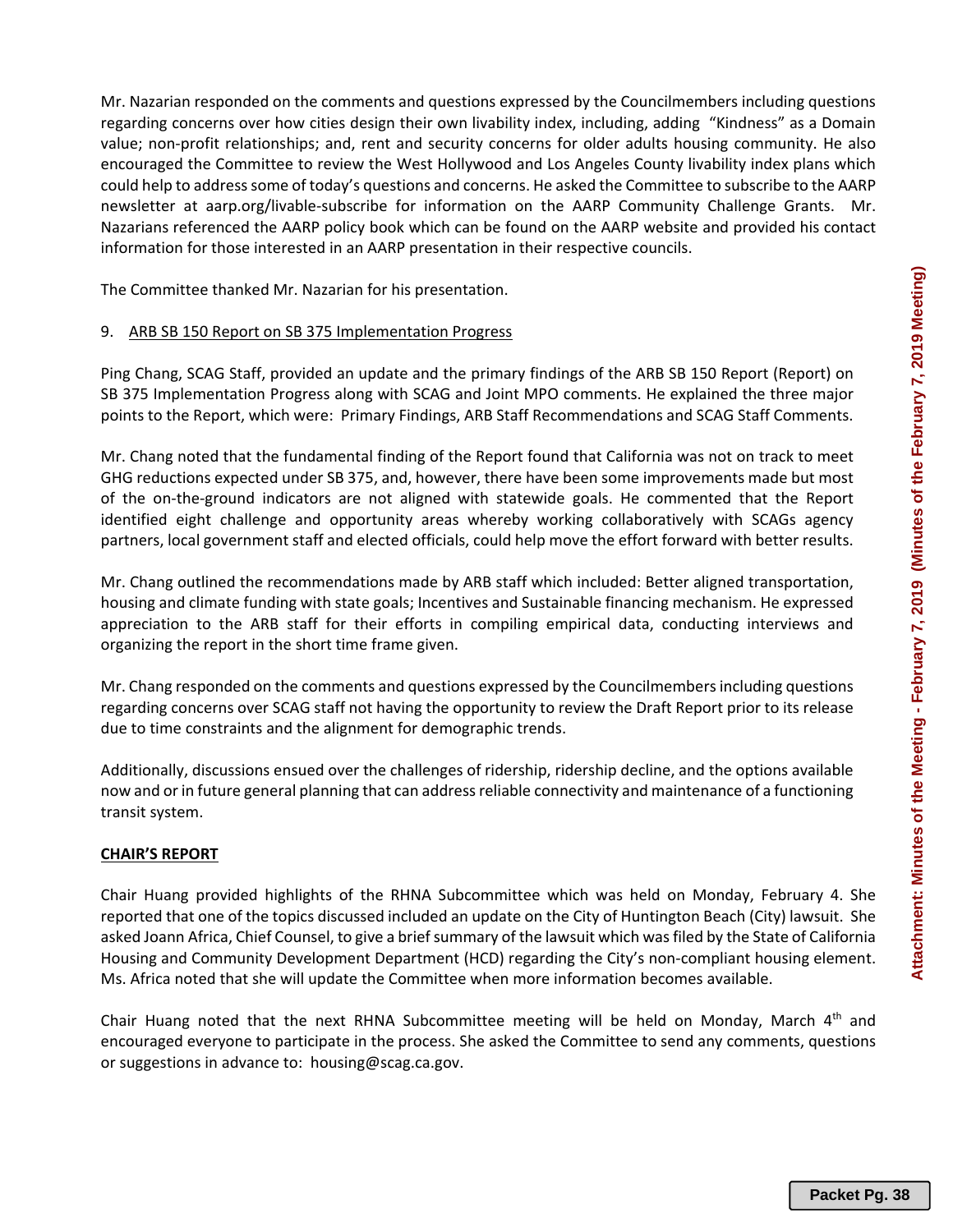# Attachment: Minutes of the Meeting - February 7, 2019 (Minutes of the February 7, 2019 Meeting) **Attachment: Minutes of the Meeting - February 7, 2019 (Minutes of the February 7, 2019 Meeting)**

# **FUTURE AGENDA ITEM**

None.

# **ANNOUNCEMENT/S**

Chair Huang welcomed and announced the newest CEHD Committee members. Hon. Zerunyan gave a brief introduction and welcomed the USC students in attendance from his class.

# **ADJOURNMENT**

There being no further business, Chair Huang adjourned the CEHD Committee meeting at 12:03 p.m.

[MINUTES ARE UNOFFICIAL UNTIL APPROVED BY THE CEHD COMMITTEE]

//